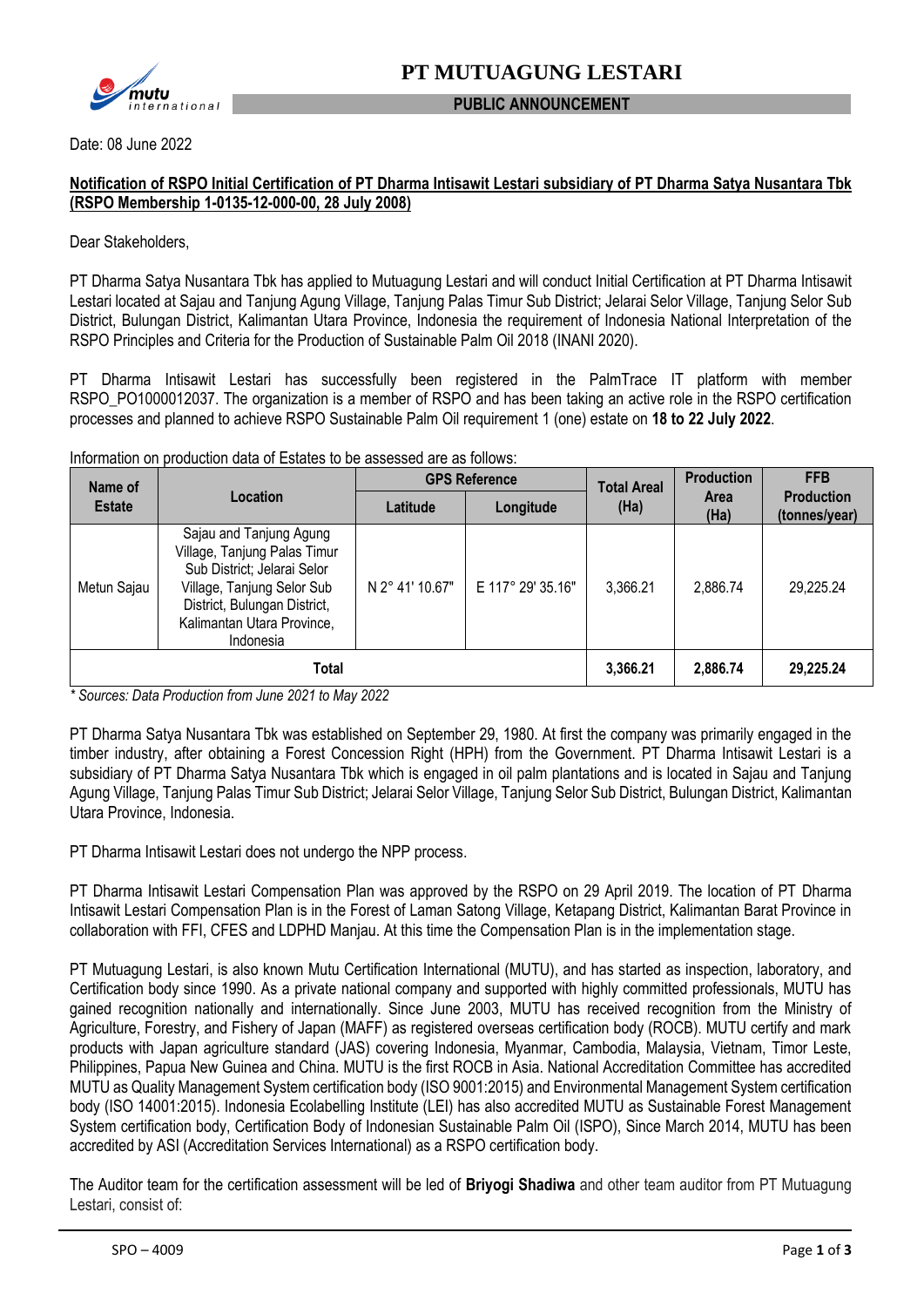

## **PT MUTUAGUNG LESTARI**

#### **PUBLIC ANNOUNCEMENT**

| <b>Audit Team</b>                                                                                         | Role/ Area of<br><b>Requirement</b>                                 | <b>Qualification and Experience</b>                                                                                                                                                                                                                                                                                                                                                                                                                                                                                                                                                                                                                         |  |
|-----------------------------------------------------------------------------------------------------------|---------------------------------------------------------------------|-------------------------------------------------------------------------------------------------------------------------------------------------------------------------------------------------------------------------------------------------------------------------------------------------------------------------------------------------------------------------------------------------------------------------------------------------------------------------------------------------------------------------------------------------------------------------------------------------------------------------------------------------------------|--|
| Briyogi Shadiwa                                                                                           | Legal, SCCS, Time<br><b>Bound Plan and Partial</b><br>Certification | Indonesian citizens. Associate Degree of Oil Palm Plantation, Bogor<br>Agricultural University. He has work experience in private oil palm<br>plantation companies in Indonesia. The trainings that have been<br>attended include: RSPO Lead Auditor Course by Checkmark, ISPO<br>Auditor Training by LPP, Lead Auditor ISO 9001: 2015, RSPO Supply<br>Chain Certification Training Course by Checkmark, Lead Auditor ISO<br>14001: 2015, SMK3 Awareness, OHSAS 18001 Awareness: 2007, SA<br>8000 Awareness, ISO 45001: 2018 Awareness and General OHS<br>Expert Training. Has participated in audit activities for the ISPO and<br>RSPO scheme since 2017. |  |
| <b>Best Management</b><br>Rindu Galih Rezza<br>Practices, OHS and<br>Rachmansyah<br><b>Worker Welfare</b> |                                                                     | Indonesian citizen, Bachelor of Agriculture with major in Plant Pest and<br>Disease. Has one year experience as Field Expert in Pesticide<br>Company and 3 years' experience in Industrial Forest Management,<br>Forest Rehabilitation and Reclamation on Indonesia Stated Owned<br>Company as Assistant. Training which had attended including Lead<br>Auditor ISO 9001, ISO 14001, ISO 17021, ISO 19011, SA 8000, Lead<br>Auditor ISPO, Lead Auditor RSPO, RaCP and NPP Awareness and<br>OHSAS 18001:2007. Has involved in audit activities related to<br>sustainable palm oil since 2017.                                                                |  |
| Erika Lucitawati                                                                                          | Social, Environmental,<br>GHG & HCV                                 | Indonesian citizen. Bachelor of Engineering with major in<br>Environmental Engineering. The trainings that have been attended<br>include ISPO Lead Training, RSPO Lead Training, In House Training<br>of ISO 19011: 2018, ISO 17021: 2015, ISO 17065: 2012, ISO 9001:<br>2015, ISO 14001: 2015, ISO 45001: 2018, and The Supervision of<br>Occupational Health and Safety Training. During this assessment, she<br>verified worker welfare and transparency. Has involved in audit<br>activities related to sustainable palm oil since 2021.                                                                                                                |  |

PT Mutuagung Lestari invites stakeholders to provide comments (if any) on any of the following matters related to the site for assessment:

- a. Environmental protection within the estate or mill including use of pesticide and waste management.
- b. Biodiversity within the estate and mill
- c. Contribution for local development and opportunities for employment
- d. Provision of housing, sanitation, facility and education support
- e. Other issues related with the assessment

Comments accepted within 30 days from the date of this latter will be considered in the certification assessment. Please include the following details in case we may need to contact for your clarification on any issued raised.

| Name      |  |
|-----------|--|
| Address   |  |
| Telephone |  |
| Fax       |  |

If you wish your comments to be treated confidentiality or remain anonymous, please mark your reply 'CONFIDENTIAL'. Please send your comments to: